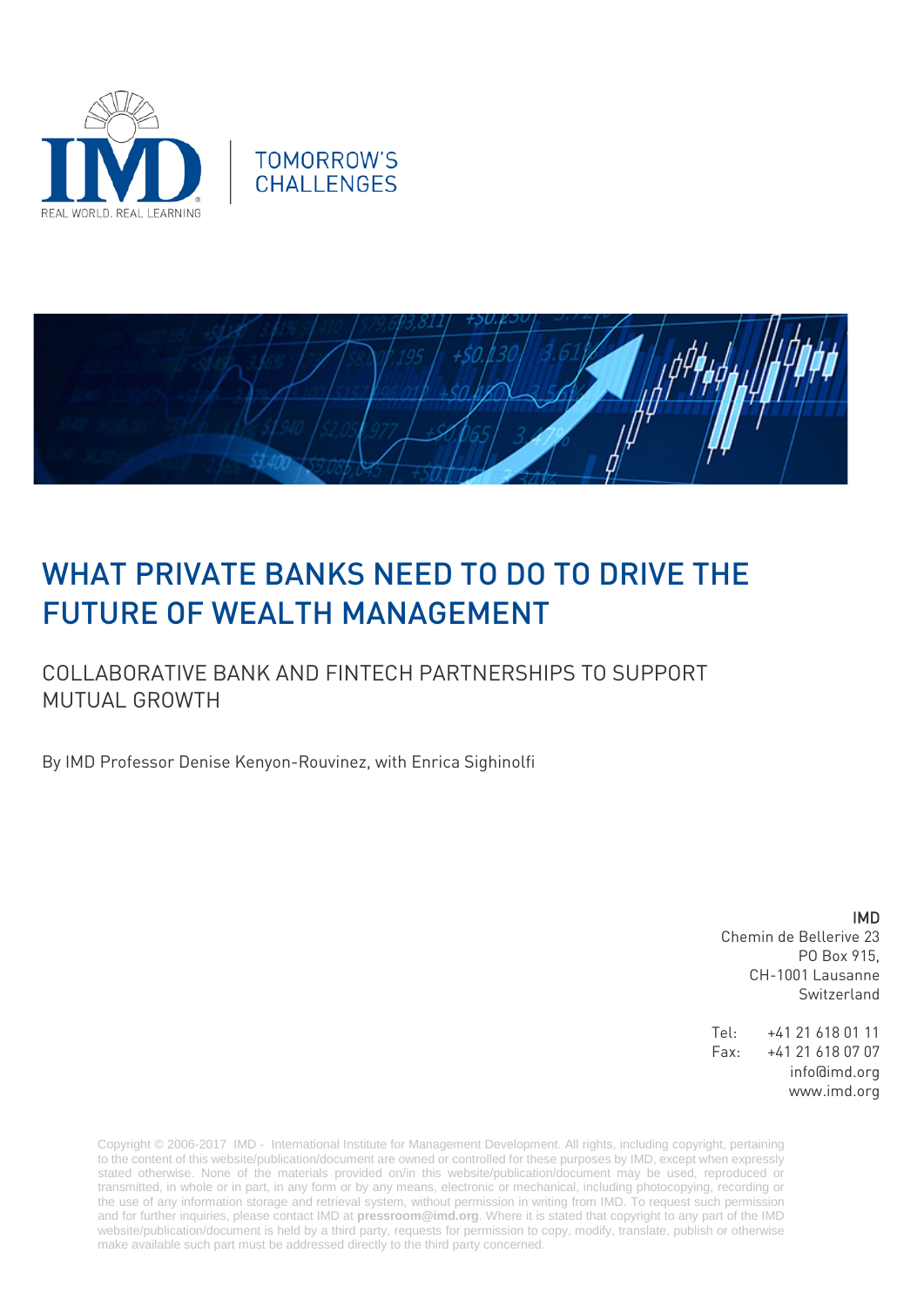The Fourth Industrial Revolution – featuring Artificial Intelligence, Big Data, the Internet of Things and so on – presents many challenges to private banks when it comes to Wealth Management. They will need to adapt well if they wish to preserve their leading position serving High Net Worth Individuals (HNWIs) and Ultra High Net Worth Individuals (UHNWIs).

Technological change will force banks to restructure their workforce at all levels, from branch employees to traders, and to invest more in security. But technology is not the only feature that is rapidly evolving; the market is, too. Customers' behavior, knowledge, and preferences are changing at a comparable rate and demand a new approach, requiring financial institutions to **rethink the relationships** and interactions they have with their clients.

HNWIs, the next generation – GenY in particular – are much more knowledgeable about investment opportunities than in the past, and want to be more involved and informed of how returns are generated. In recent years of low interest rates and high volatility, investors have been less interested in portfolio investments and keener on direct investments in real companies. These changes require banks to build a deeper **relationship** with their customers to understand their concerns and motivations, as well as review their **origination processes;** the means by which potential investors are vetted. In ten years´ time, or maybe less, HNWIs will rely on artificial intelligence (AI) to obtain optimized returns from financial markets, but when it comes to direct investment in one company or another, only the friendly voice of a trusted advisor will influence their decisions.

For private banks, high-level relationships with their HNWI clients will help them respond to new competitors. Potential entrants to the market such as [Amazon, Google](mailto:http://www.reuters.com/article/us-wealth-financialservices-survey-idUSKBN14V2I2) and Facebook have not yet operated in the financial industry, but they hold e-money licenses. We all know that these conglomerates hold a considerable amount of data regarding everyone's habits and preferences, and that they could use Big Data to enter the financial services – just as they have done in other industries. Smaller technologically advanced entrants have featured in many economies in an emerging sector known as FinTech*.* Some compete with traditional financial institutions to sell financial services directly to customers, others partner with them to help offer a brand new palette of services.

These companies, large and small, also have the means to build technology and security systems perfectly suited to the financial services industry. What they do not possess is the **strength of a long-term relationship** that private banks have developed over the years with their HNWI clients.

Everyone does searches on Google, uses Facebook, or buys goods on Amazon, including HNWIs; but it is a deeper, more intimate and trusted relationship that HNWIs have with their private banks. There is an element of quality and exclusivity to these relationships that the tech giants, given their mainstream nature, will never have. It is very similar to the fashion industry: HNWIs might buy a tshirt at Zara or Mango, but when it comes to exquisite and durable goods, such as leather goods, watches, or jewelry, they remain loyal to the traditional luxury brands like Hermes, Prada, or Cartier.

**FinTech can play a fundamental role in preserving private banks' supremacy in the financial services industry**. The rapid evolution of financial services technology, and the potential for disruptive entrants into the market, should spur banks to develop their own technology. There is also the scope for imaginative new approaches, in which **FinTech may serve to strengthen private banks' relationships with their clients.** The core of the banks' competitive advantage, and of vital importance for their long-term presence at the helm of the financial services industry, is the quality and depth of relationships with their clients.

Partnering with FinTech companies, with a focus on collaboration and client relationships, and harnessing the respective strengths of each partner, could be the smartest way to gain leadership in the Fourth Industrial Revolution.